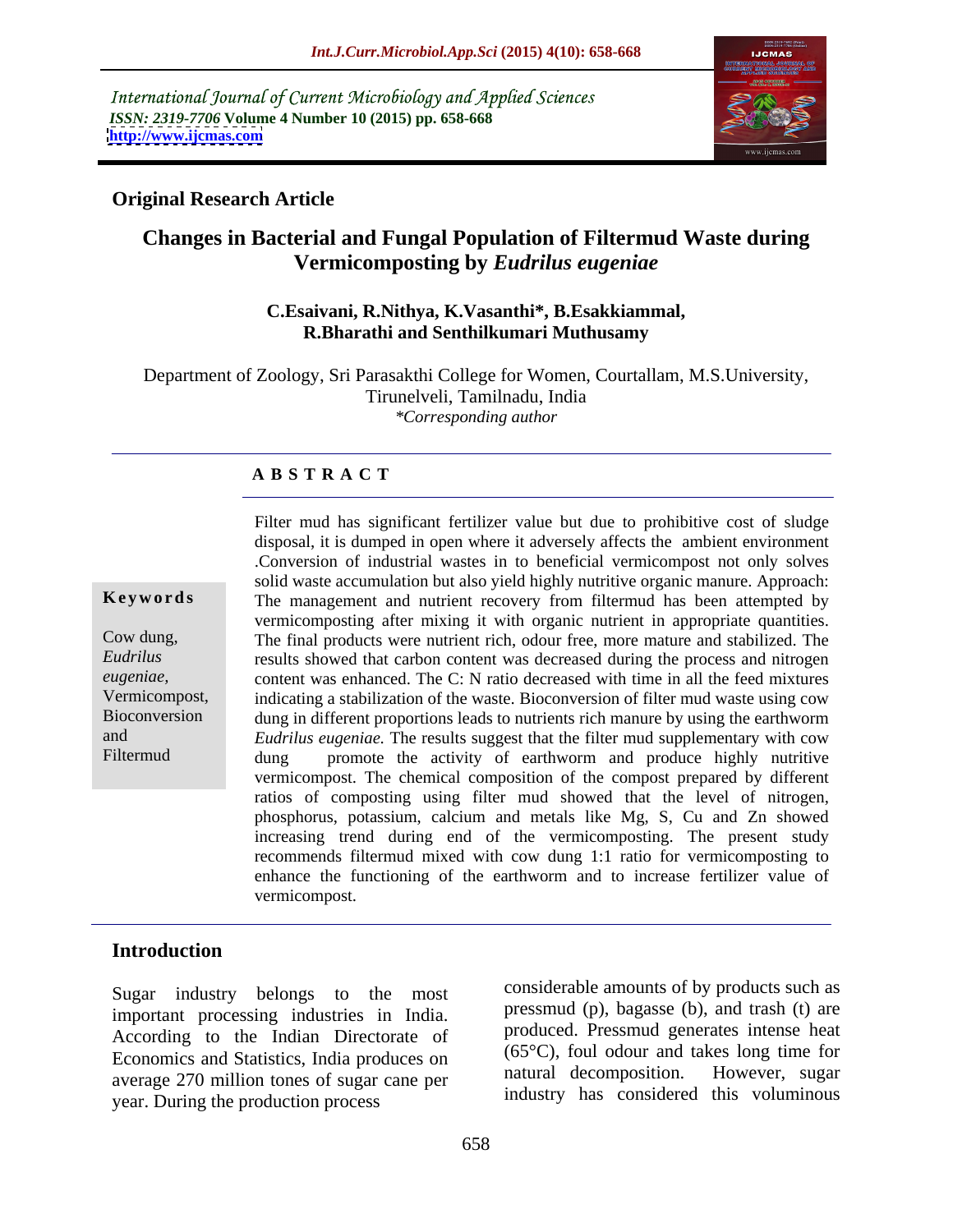quantity of pressmud as a waste, and society management of filtermud waste, after as hazards pollutant. According to Kale (1998) an average pressmud (a byproduct of sugar processing industry containing the elements added to clarify juice and sediments, solids like bagacillo, the smaller Filtermud fibers of cane sugar, and particulates and mud) production per ton of sugar is 35 kg. The filter mud was collected from the Pressmud has major water and air pollutant Dharani Sugar Factory near Vasudevanallur, near the sugar industrial area. Filter cake or Pressmud as it is commonly known is one of the important by-products of the sugar vermicomposting process. The partially industry. Filter mud is a soft, degraded filter mud (FM) was then blended spongyamorphous and dark brown to with Cow dung (C) in different proportions. brownish white material containing sugar, fibre coagulated colloids including cane **Earthworm's cultures** wax, albuminoids, inorganic salts and soil particles. It is readily converted to a Composting species of exotic earthworms repository of macro and micro nutrients (*Eudrilus eugeniae*) was chosen forthe besides being a very effective soil experiment from the vermicomposting unit ameliorant thorough vermicomposting of Kalapavirusam in Tenkasi, Tamilnadu (Vasanthi *et al.,* 2011). (India). The stock culture of the earthworm

Filter mud has significant fertilizer value as partially decomposed biowaste and cow it is a rich source of organic matter, organic dung as growth medium in laboratory carbon, sugar, protein, enzymes, micronutrients (N, P and K) and vermicomposting experiment. *E. eugeniae* a macronutrients (Zn, Fe, Cu, Mn, etc.) and fast growing; ferocious eater of organic food microbes (Sangwan *et al.,* 2008; Vasanthi *et*  al., 2014). Farmers are reluctant to apply it ideal ecological conditions that favours good directly due to its bad odor, transportation growth. cost and fear that its application may lead to crust formation, pH variation and pollution Expertimental design problem. Wax content of press mud (8.15%) affects the soil property by direct application The vermibeds were prepared using Filter (Thopate *et al.,* 1997) and its high rate of mud in plastic containers and watering was direct application (up to 100 tonnes/acre) done regularly to moist the medium. Three leads to soil sickness and water pollution (Bhawalkar and Bhawalkar, 1993). established having 1kg of feed mixture Therefore, appropriate press mud containing CD alone and mixed with in management technology is desired which different ratios (25, 50 and 75% filter mud) not only protect and conserve the in plastic containers (Table 1). Experimental environment and land resources but also to beddings were kept in triplicate for each recover the nutrients present in it. The treatment in perforated cylindrical plastic present contribution reports the results of containers; Control consisted of 100% laboratory – based experiments performed to Cowdung (C) without any other ingredients. investigate the ability of earthworms for the

supplementary with Cow dung.

### **Materials and Methods**

### **Filtermud**

The filter mud was collected from the Tirunelveli. Fresh filter mud was kept in shade for 2-3 weeks before using for the vermicomposting process. The partially

### **Earthworm s cultures**

was maintained in plastic containers using condition for further use in the does not feed much soil as substratum, the growth. The contraction of the contraction of the contraction of the contraction of the contraction of the contraction of the contraction of the contraction of the contraction of the contraction of the contraction of the c

## **Expertimental design**

vermicomposting treatments were different ratios (25, 50 and 75% filter mud) containers; Control consisted of 100% All waste mixtures were turned over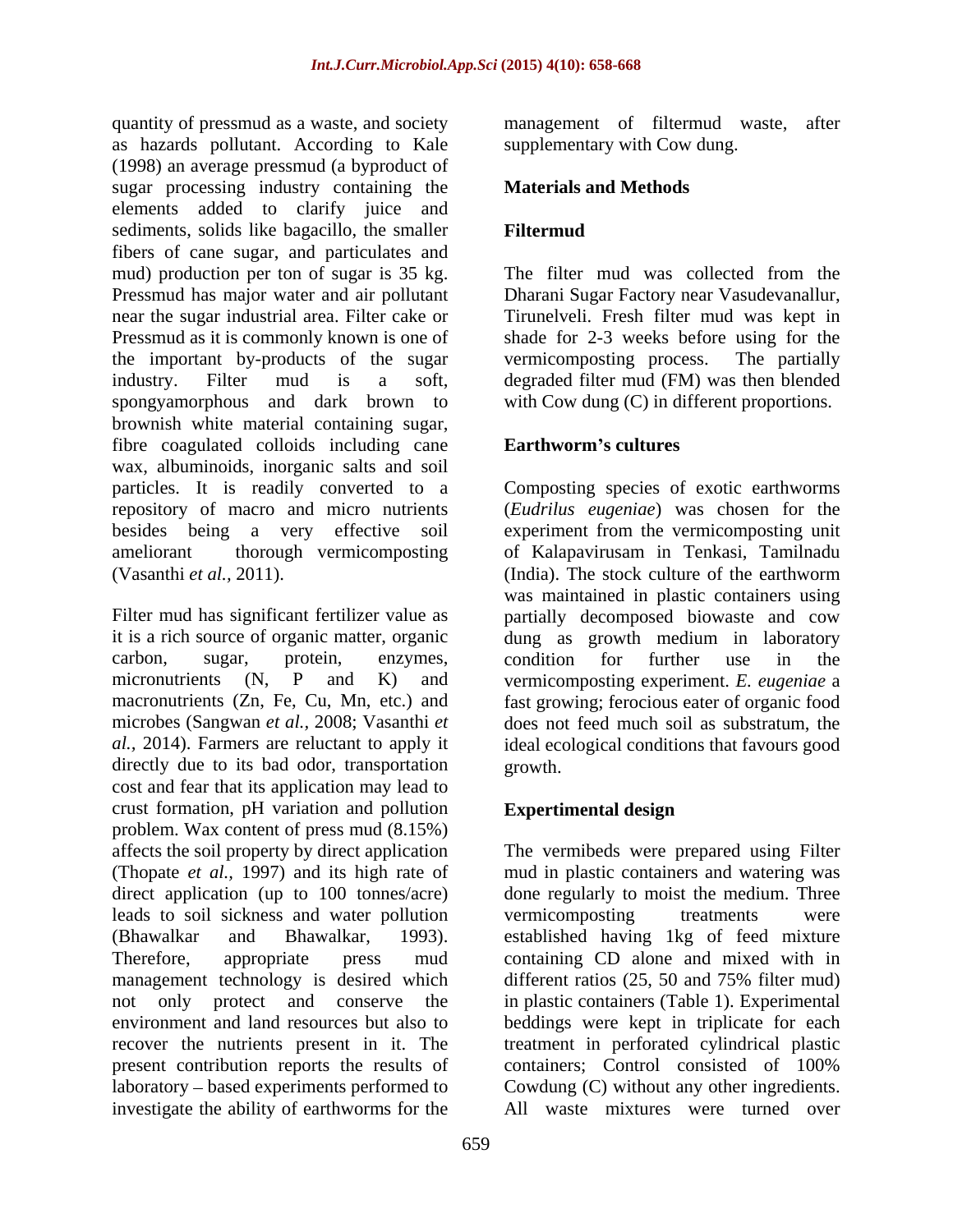After 15 days of pre-composting 20 adult which were subjected for vermicomposting. All the reactors,  $T_0$ ,  $T_{25}$ ,  $T_{50}$  and  $T_{75}$  were Mulvaney (1982). Total available sprinkling of distilled water (Vasanthi *et al.,* in each container. Control and treatments done using atomic absorption were performed in triplicate. At the end of spectrophotometer (AAS). Standard were removed and so produced salts of the estimated heavy metals. vermicompost was air dried at room temperature and was packed in airtight **Determination of total microbial** plastic bottles for further physico-chemical and nutrient content analysis.

The vermicompost was harvested after vermicomposts samples on  $15<sup>th</sup>$  and  $60<sup>th</sup>$  appearance of black granular structure on days were collected was suspended in 1 ml appearance of black granular structure on the surface of the composting medium. Watering of the composting medium was harvesting. Vermicompost output from each treatment was calculated on dry weight

day of composting period. Triplicate samples were collected and were stored at water suspension of each waste in the ratio

manually for 15 days in order to pre- of 1:10 (w/v) that had been agitated compost it so that it becomes condusive to mechanically for 30 min and filtered through earthworms Whatman No.1 filter paper (Trivedy and epigeic earthworms *E. eugeniae* species and Sommers (1982). Total Nitrogen (TN) having individual live weight (350-400 mg) was determined after digesting the sample were inoculated into each of the reactors with concentrated  $H_2SO_4$  and concentrated operated in dark at a laboratory temperature phosphorus (TAP) was analyzed using the of  $(26 \pm 1^{\circ}C)$ . The moisture content was colorimetric method with molybdenum in maintained at  $65 \pm 5\%$  by periodic sulphuric acid. Total potassium (TK) was 2013d). During the experimental period no concentrated  $HNO<sub>3</sub>$ :  $HClO<sub>4</sub>$ , (4:1, v/v), by extra waste mixture was added at any stage flame photometer (Bansal and Kapoor, in any vermicompost. All the 2000). Heavy metals' content in the vermicomposters were maintained in vermicomposts was determined by using triplicate with earthworm density of twenty diacid digest of the sample. Analysis was experiment, worms, cocoons and hatchlings solutions were prepared by using the nitrate Goel, 1986). Total organic carbon (TOC) was measured using the method of Nelson  $HCIO<sub>4</sub> (9:1, y/y)$  according to Bremner and Mulvaney (1982). Total available sulphuric acid. Total potassium (TK) was determined after digesting the sample in done using atomic absorption spectrophotometer (AAS). Standard

## **Determination of total microbial population and activity**

discontinued four days before the thoroughly in a vortex mixer and used as basis. substrates. Using standard platinum loop, **Compost analysis** nutrient agar plates for bacterial growth, About 110g of homogenized wet samples growth and incubated at  $37^{\circ}$  C for 18–24 h (free from earthworms, hatchlings and for bacteria,  $20^{\circ}$ C and  $25^{\circ}$ C for 3–5 days for cocoons) were taken out on the  $1<sup>st</sup>$  and  $60<sup>th</sup>$  fungi respectively. The different colony 4ºC for stability parameters, The pH and EC method of Baron *et al.,* (1994) and were determined using a double distilled expressed as  $CFU\times10^{3}/g$  (for fungi), One gram of each of the substrates vermicomposts samples on  $15<sup>th</sup>$ th and  $60^{\text{th}}$ and  $60<sup>th</sup>$ th vermicomposts samples on  $15<sup>th</sup>$  and  $60<sup>th</sup>$  days were collected was suspended in 1 ml sterile saline (l g NaCl in 100 ml distilled water) in a sterile test tube and was shaken inoculum for enumeration of total microbial population (fungi + bacteria) from the 0.01 ml of the inoculum was inoculated into Sabouraud dextrose agar plates for fungal  $\degree$  C for 18–24 h  $\rm ^{0}C$  and 25<sup>0</sup>C for 3–5 days for  ${}^{0}C$  for 3–5 days for forming units (CFU) developing on the media were estimated according to the  $5/\alpha$  (for funct) /g (for fungi),  $CFU\times10^6/g$  (for bacteria)  $CFU\times10^6$ /g (for bacteria)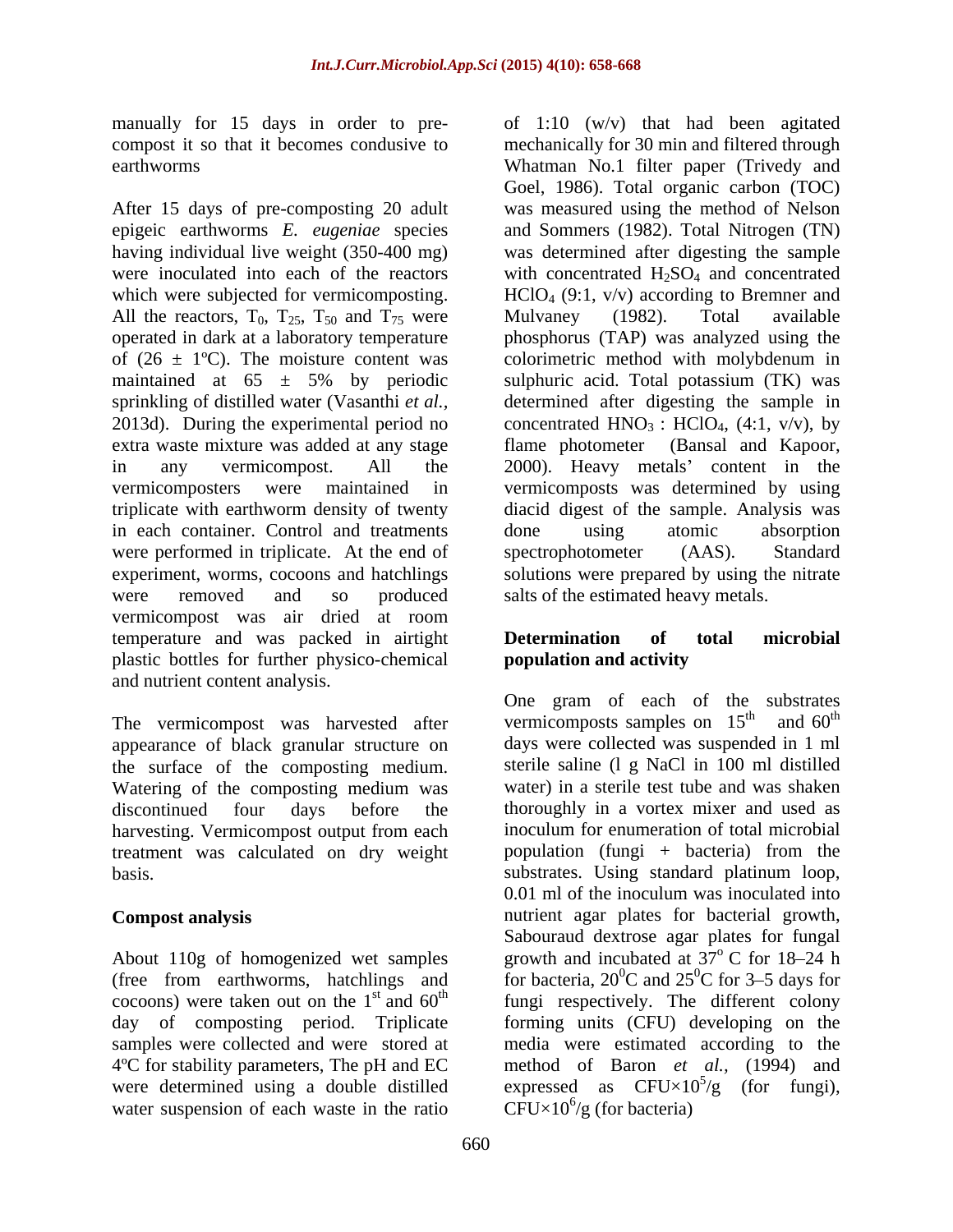**Statistical analysis:** Paired sample t-test was used to analyze the differences in vermicompost production in different Electrical conductivity in the reactors  $T_0 - T_{75}$ treatments. The same test was used to varied in relation to vermicomposting period compare the mean values of different and supplement addition (Table 2). The chemical parameters of the compost prolongation of vermicomposting from 1

# **Physico-chemical changes in filtermud**

The earthworm processed waste mixture was more stabilized, odor-free, dark brown and nutrient rich material. During the mixtures is changed drastically and end total nitrogen, total available phosphorus, quantify the dynamics of vermicomposting

Goh and Haynes (1977). In the present filtermud mixed with Cow dung in different ratio showed an alkaline trend above neutral (pH-7) at  $1<sup>st</sup>$  day of vermicompost. After 60<sup>th</sup> days a shift from the initial alkaline status to neutral condition was observed. In all the Total phosphorus in vermicompost reactors  $(T_0-T_{75})$  the pH was in the range, contributes the presence of phosphate, an 7.13 8.32. In vermicompost waste mixtures important macronutrient. Phosphate content pH shifted towards to downward scale and in the vermicompost must be in an optimal this could be due to the production of  $CO_2$ , level to promote the vermicompost as a ammonia,  $NO_3^-$  and other intermediate plant nutrient. In the present study total organic acids during waste decomposition phosphorus was in the range 0.63- 0.96 in all processes (Vasanthi *et al.,* 2013c)

### **Electrical Conductivity (EC)**

(control) and vermicompost day to 60 days elevated the EC rate **Results and Discussion** in EC could be to reduction of organic **waste mixture during vermicomposting** reported by earlier workers (Nithya *et al.,* significantly in all the reactors. The increase matter and release of different mineral salts: phosphate, ammonium, potassium as, 2015).

### **Total Nitrogen (TN)**

process physio-chemical properties of waste The total nitrogen content after 1<sup>st</sup> day and material is rich in soil nutrients. Hence it is different vermibed was estimated. The essential to specify various physico- results were compared with total nitrogen chemical characteristics, such as pH, content in pre composted filter mud. In the electrical conductivity, total organic carbon, filter mud the nitrogen content was total potassium, metal content etc., to  $60<sup>th</sup>$  day in control. After supplementing the process. Physico-chemical characteristics of  $\qquad$  content increased in all the treatments on  $1<sup>st</sup>$ the initial feed mixtures and vermicompost day except  $T_{25}$  treatment compared with are given in table 2.  $\qquad \qquad$  control. But on the  $60^{\text{th}}$  day in all the **pH** increased significantly. More than 2 fold pH is an important parameter in the all treatments. The N enrichment process vermicompost for promoting plant growth during vermicomposting depends upon the study (Table 2), pH in the control and industrial wastes which contains microbial st day and  $60<sup>th</sup>$  days of *E. eugeniae* action in the 1.56 $\pm$ 0.01 on 1<sup>st</sup> day and 3.69 $\pm$ 0.02 on the filter mud with cow dung the total nitrogen st <sup>th</sup> day in all the treatments  $(T_0 - T_{75})$  the total nitrogen level increase in nitrogen content was observed in microbial populations and proportion of growth retarding. Vasanthi *et al.* (2013a).

### **Total Phosphorus (TP)**

and other intermediate plant nutrient. In the present study total Total phosphorus in vermicompost level to promote the vermicompost as a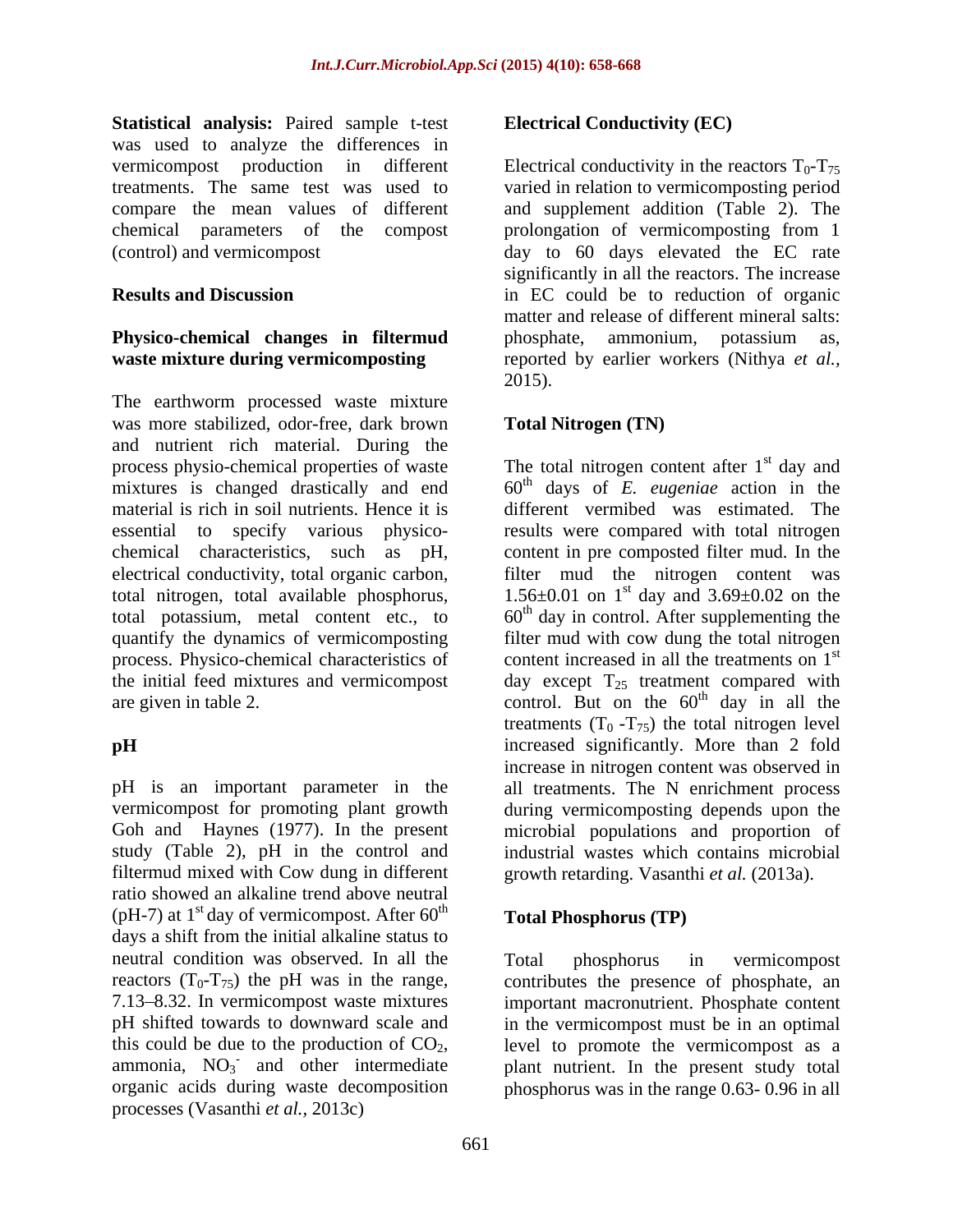the reactors at  $1<sup>st</sup>$  day. But in the  $60<sup>th</sup>$  day vermibeds the amount of TP increased in  $T_{50}$  and  $T_{75}$  (Table 2). In  $T_{25}$  the total activities in the guts of the earthworms as phosphorus content was less on  $1<sup>st</sup>$  and  $60<sup>th</sup>$  reported earlier by Parthasarathi and day when compared with other treatments. The increase in TP content for control was in the range of  $(2.32\pm0.04)$ . Hait and Tare (2011) had postulated that the increase in TP content during vermicomposting was Total organic Carbon in  $1<sup>st</sup>$  day and  $60<sup>th</sup>$ through mineralization, release and day s vermicompost was estimated in filter mobilization of available phosphorus mud as well as filter mud and organic content from organic waste performed partly by earthworm gut phosphates and further release of phosphorus might be due to phosphate solubilizing microorganisms vermicompost. The TOC content in 60<sup>th</sup> day present in worm cast Esaivani *et al.* (2015)

Potassium is one of the major nutrients essential for plant growth. The optimum presence of TK in a vermicompost elevates its nutritional value for application to crops. The total potassium content in all the vermireactors tested in the present study was day. But on the  $60<sup>th</sup>$  day of vermicomposting the total potassium content level increased, The high concentration of TK in the above al., 2013a). mentioned vermibeds  $(T_{50}, T_{75}$  and  $T_{25})$ 

 $s$ <sup>t</sup> day. But in the  $60<sup>th</sup>$  day must be due to higher mineralization rate as <sup>st</sup> and 60<sup>th</sup> reported earlier by Parthasarathi and a result of enhanced microbial and enzyme Ranganathan, (2000).

### **Total Organic Carbon (TOC)**

**Total Potassium (TK)** the range  $53.54 \pm 0.02 - 61.38 \pm 0.35$  in 1<sup>st</sup> in the range  $0.36\pm0.033$  -  $0.57\pm0.00$  at 1<sup>st</sup> are digested rapidly by earthworms and  $\mu$ <sup>st</sup> day and  $60^{\text{th}}$ th nutrient supplemented vermibeds. Total organic content in  $60<sup>th</sup>$  day vermicompost <sup>th</sup> day vermicompost was reduced when compared to  $1<sup>st</sup>$  day old st day old <sup>th</sup> day old vermicompost was in the range  $42.18 \pm 0.35 - 52.61 \pm 0.15$  where as it was in st days old vermibeds. In all the treatment TOC decreased. The loss of carbon as CO2 due to microbial respiration and assimilation of simple carbohydrates leads to TOC reductions from waste mixtures. Moreover, carbo-hydrates and other polysaccharides which are considered major source of carbon some fraction of digested substances is then assimilated into worm biomass (Vasanthi *et al.,* 2013a).

|              |                                            | $\sim$     |               |
|--------------|--------------------------------------------|------------|---------------|
| Treatment No | Description                                | CD(kg)     | Filtermud(kg) |
| $T_0$        | $CD(100\%)*$                               |            |               |
| $T_{25}$     | CD(75%)<br>Filter $\vert$ 750<br>$ +$ $-$  |            | 250           |
|              | mud $(25%)$                                |            |               |
| $T_{50}$     | CD(50%)                                    | Filter 500 | 500           |
|              | mud(50%)                                   |            |               |
| $T_{75}$     | CD(25%)<br>Filter $\vert 250 \vert$<br>$+$ |            | 750           |
|              | mud (75%)                                  |            |               |

**Table.1** The composition of cowdung and filter mud in different treatments

\*The figures in parenthesis indicates the percent content in the initial substrate material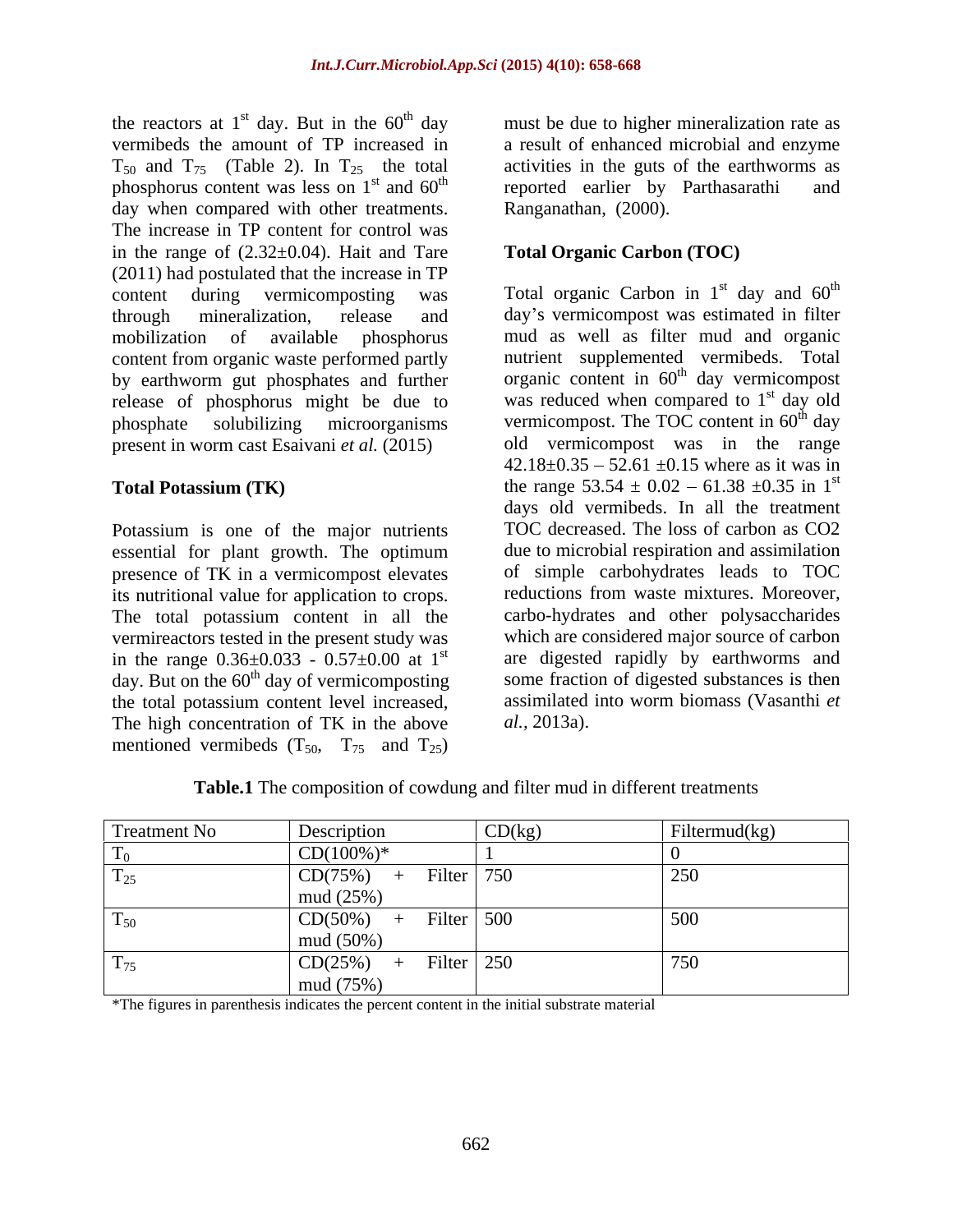| $\mathrm{T}_0$    | $1st$ day<br>$7.83 + 0.03$                                                                                                          | $1.07 \pm 0.0$ | $1.56 \pm 0.0$ 0.66 $\pm 0.0$ |                               |                                                 |                                                 | $0.53 \pm 0.033$ 57.68 $\pm 0.88$ 1.58 $\pm 0.0$ | $0.69 \pm 0.0$ |                 | $0.62 \pm 0.00$ 144.8 $\pm$ 1.74                 | $1.08 \pm 0.00$ $598.6 \pm 10.5$ $36.00 \pm 0.05$  |                        |                                      |
|-------------------|-------------------------------------------------------------------------------------------------------------------------------------|----------------|-------------------------------|-------------------------------|-------------------------------------------------|-------------------------------------------------|--------------------------------------------------|----------------|-----------------|--------------------------------------------------|----------------------------------------------------|------------------------|--------------------------------------|
| control           | $   -$<br>- 60<br>$\begin{array}{ c c c c c } \hline \end{array}$ day $\begin{array}{ c c c c } \hline \end{array}$ 7.47±0.00       | $1.68 + 0.0$   |                               |                               | $3.69 \pm 0.0$ $2.32 \pm 0.0$ $0.99 \pm 0.00$ * | $52.61 \pm 0.15$                                | $3.31 \pm 0.0$ $1.51 \pm 0.0$                    |                | $1.68 \pm 0.00$ | 390.66±14.7                                      | $1.30 \pm 0.01$                                    | 719.21±5.75 14.57±0.11 |                                      |
| $\mathrm{T}_{25}$ | $1st$ day<br>$7.23 \pm .02$                                                                                                         | $1.03 \pm 0.0$ | $1.62{\pm}0.0$                |                               |                                                 | $0.63 \pm 0.0$ $0.36 \pm 0.03$ 57.66 $\pm 0.33$ | $1.53 \pm 0.0$ 0.62 $\pm 0.0$<br>0 <sup>3</sup>  |                |                 | $0.84 \pm 0.00$ 157.6 $\pm 2.51$                 | $1.67 \pm 0.00$ 659.24 $\pm$ 3.22 32.43 $\pm$ 0.33 |                        |                                      |
|                   | $60^{\text{th}}$<br>$\frac{\text{day}}{7.13 \pm 0.00}$                                                                              | $1.94 \pm 0.0$ | $3.07 \pm 0.0$ 2.26 $\pm 0.0$ |                               |                                                 | $1.18 \pm 0.00$ $45.7 \pm 0.01*$                | $3.23 \pm 0.0$ 123 $\pm$ 0.                      | $01*$          | $1.34 \pm 0.0*$ | $661 \pm 14.7$                                   | $3.2 \pm 0.011*$ 1464.3 $\pm$ 13.0                 |                        | $16.04 \pm 0.01$                     |
| $\mathrm{T}_{50}$ | $1st$ day<br>$8.02+0.03$                                                                                                            | $1.28 \pm 0.0$ | $2.02 \pm 0.0$ 0.96 $\pm 0.0$ |                               |                                                 | $0.57 \pm 0.00$ 61.38 $\pm 0.35$                | $1.61 \pm 0.0$<br>$0^*$                          | $0.93 \pm 0.0$ |                 | $0.75 \pm 0.00$ 153.1 $\pm$ 1.74 1.72 $\pm$ 0.05 |                                                    |                        | $823.20 \pm 19.4$   $38.56 \pm 0.17$ |
|                   | $\overline{\phantom{a}}$ and $\overline{\phantom{a}}$<br>$\begin{array}{ c c c c c } \hline \text{day} & 7.61 \pm 0.00 \end{array}$ | $1.95 \pm 0.0$ | $4.07 \pm 0.0$ $3.14 \pm 0.2$ |                               |                                                 | $1.40 \pm 0.3^*$ 42.18 $\pm 0.35^*$             | $3.95\pm0.0$ $3.03\pm0.0$ $2.71\pm0.03$          | $\Omega^*$     |                 | $958 \pm 2.00$ $3.87 \pm 0.08$ $2077 \pm 2.64$   |                                                    |                        | $15.42 \pm 0.04$                     |
| $T_{75}$          | $1st$ day<br>$8.32 \pm 0.03$                                                                                                        | $1.22 \pm 0.0$ |                               | $1.84 \pm 0.0$ 0.86 $\pm 0.0$ |                                                 |                                                 | $0.53 \pm 0.03$ $53.54 \pm 0.02$ $1.58 \pm 0.0$  | $0.81 \pm 0.0$ | $0.71 \pm 0.02$ | $167.13 \pm 3.15$                                | $1.35 \pm 0.005$ 697.6 $\pm$ 6.80 37.53 $\pm$ 0.18 |                        |                                      |
|                   | 60 <sup>th</sup><br>$\frac{day}{7.35 \pm 0.00}$                                                                                     | $1.87 \pm 0.0$ |                               | $3.96 \pm 0.0$ $2.37 \pm 0.0$ |                                                 | $1.12 \pm 0.01$ 4388 $\pm$ 0.62                 | 3.87 2.81 $\pm$ 0.0<br>$\pm 0.0$                 |                | $2.11 \pm 0.00$ | $785 \pm 7.00$                                   | $2.70 \pm 0.05$ 1481.6 $\pm 1.52$ 14.50 $\pm 0.11$ |                        |                                      |

| <b>Table.2</b> Variation in chemical constituents during vermicomposting of filter mud with organic nutrient suppler | t supplement (g/kg) |  |  |
|----------------------------------------------------------------------------------------------------------------------|---------------------|--|--|
|                                                                                                                      | .                   |  |  |

 $P < 0.05$  - Significant  $*$  - non - significant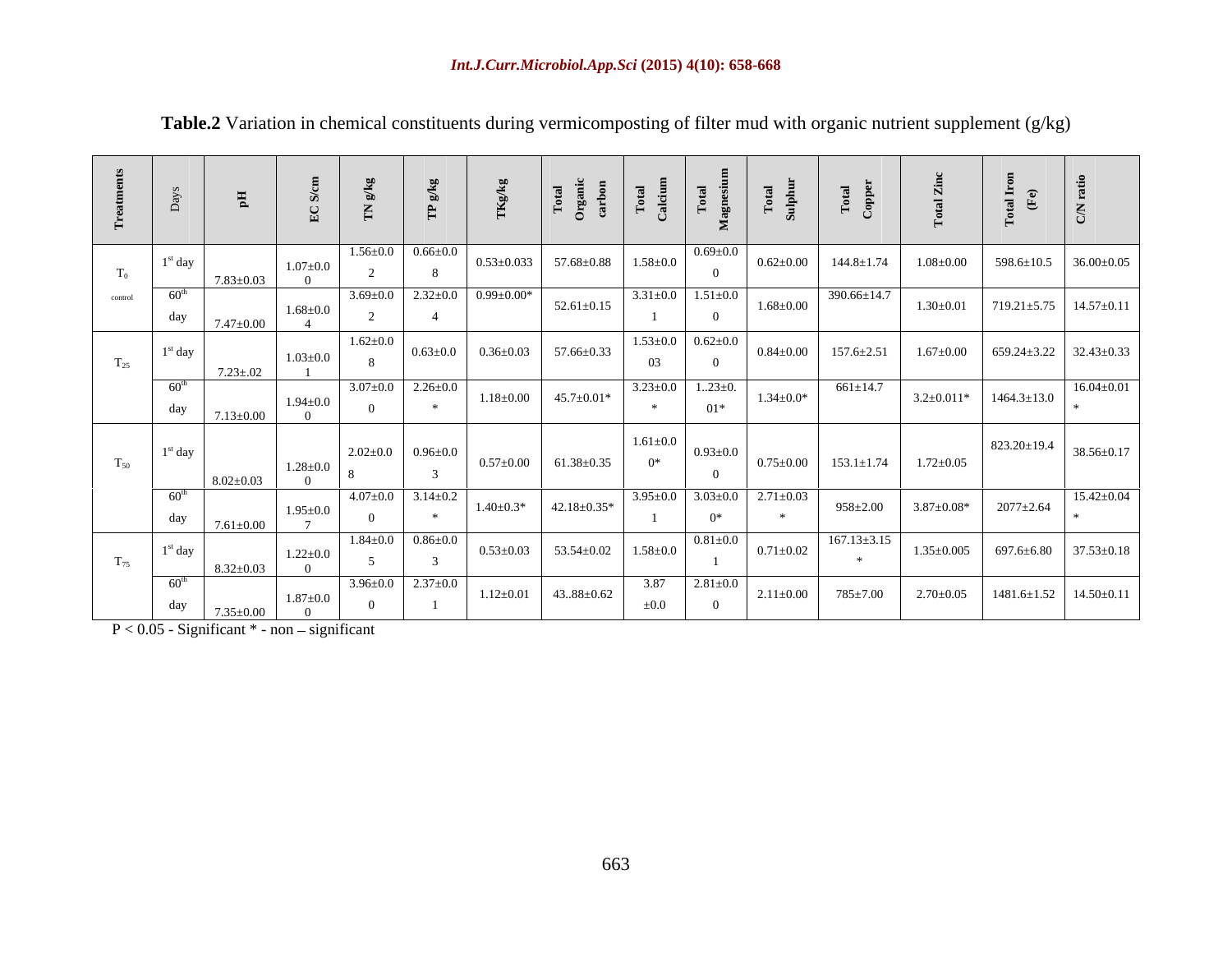|               |                          | $15th$ day of vermicomposting | $\sim$ 60 <sup>th</sup> day of vermicomposting |                       |  |
|---------------|--------------------------|-------------------------------|------------------------------------------------|-----------------------|--|
|               |                          |                               |                                                |                       |  |
|               | Bacteria $\times 10^4/g$ | Fungi $\times 10^3/g$         | Bacteria $\times 10^{6}/g$                     | Fungi $\times 10^4/g$ |  |
|               | $224.33 \pm 2.19$        | $231.00 \pm 0.58$             | 247.00±4.73                                    | $223.00 \pm 1.53$     |  |
| $\sim$<br>125 | $283.67 \pm 1.76$        | $267.00 \pm 5.51$             | 291.67±0.88                                    | $249.33 \pm 2.9$      |  |
| 150           | $292.33 \pm 1.45$        | $280.67 \pm 6.44$             | $297.00 \pm 1.15$                              | $275.67 \pm 2.85$     |  |
| 175           | $231.67 \pm 1.20$        | $215.00 \pm 2.89$             | $263.33 \pm 1.67$                              | $262.67 \pm 1.45$     |  |

**Table.3** Microbial count of *E. eugeniae* worked out filter mud turn vermicomposting after supplementation with cow dung

 $60<sup>th</sup>$  days vermicompost the highest Ca level 3.95 $\pm$ 0.01 was observed in T<sub>50</sub> treatment.  $T_{50}$  >  $T_{75}$  on 60<sup>th</sup> day. Suthar (2007) reported<br>that Ca metabolism in earthworm is who used *E. eugeniae* in vermicomposting 2013b). process (Vasanthi *et al.,* 2014).

### **Metals (Mg, S, Cu, Zn)**

The trend of percent increase in Fe of the establish the maturity degree of compost vermicomposts was in the order of  $T_{50} > T_{75}$  (Bernal *et al.,* 1998). The C/N ratio in all the  $>$   $T_{25}$   $>$   $T_0$ . Total iron content in experimental set up including control (T<sub>0</sub>vermicomposted material was in the range  $T_{75}$  was in the range  $32.43\pm0.33$  to  $38.56$ of 719.21 $\pm$  5.75 - 2077 $\pm$ 2.64 in different  $\pm$ 0.17 at 1<sup>st</sup> day of vermicomposting. But vermibeds. The maximum decrease in iron prolongation of *E. eugeniae* activity on was in  $T_{25}$ . The difference in the Iron content of the vermicompost obtained from

**Calcium (Ca)** (*P*<0.05). Senthilkumari *et al.* (2013) also Calcium content in the vermicompost was vermicompost. In vermicomposted material, higher than initial feed substrates. The Cu content increased in the order:  $T_0 > T_{25} >$ increase in Ca level was higher in  $60^{th}$  day  $T_{50} > T_{75}$  in different treatments (Table 2). treatment than in 1<sup>st</sup> day treatment. In the Similarly Zn content also increased in all The lowest level of Ca was noticed in filter in range of  $1.08 \pm 0.00$  -  $1.72 \pm 0.00$  mg mud vermibeds in  $T_{25}$  (3.23±0.0). When kg<sup>-1</sup> in initial feed mixtures. These results compared to control, the hike in Calevel in are supported by previous studies also, that Ca metabolism in earthworm is metals in final vermicomposts as compare to primarily associated with gut secreted initial metal levels (Gupta and Garg, 2008). enzymes. He had also reported that in few Mineralization of partially digested worm endogeic and anecic worms the calcium faecal by detritus communities (bacteria and gland is considered to play an important role fungi) and their action in the foregut resulted in calcium secretion. A similar increase in in high level of extractable or available trace calcium was reported by some researchers elements in vermicompost (Vasanthi *et al.,* reported similar increase of metals in the  $T_{50} > T_{75}$  in different treatments (Table 2).<br>Similarly Zn content also increased in all treatments, it was in range of  $1.30 \pm 0.01$  - $3.87 \pm 0.08$  mg kg 1 in vermicomposts and -1 in vermicomposts and which have reported higher concentration of faecal by detritus communities (bacteria and 2013b).

### **Carbon and Nitrogen Ratio (C/N)**

different treatments was significant the range  $14.50 \pm 0.11$  -16.04  $\pm 0.01$  after The C/N ratio is traditionally used to vermibeds had reduced the C/N ratio significantly (Table 1). The C/N ratio was in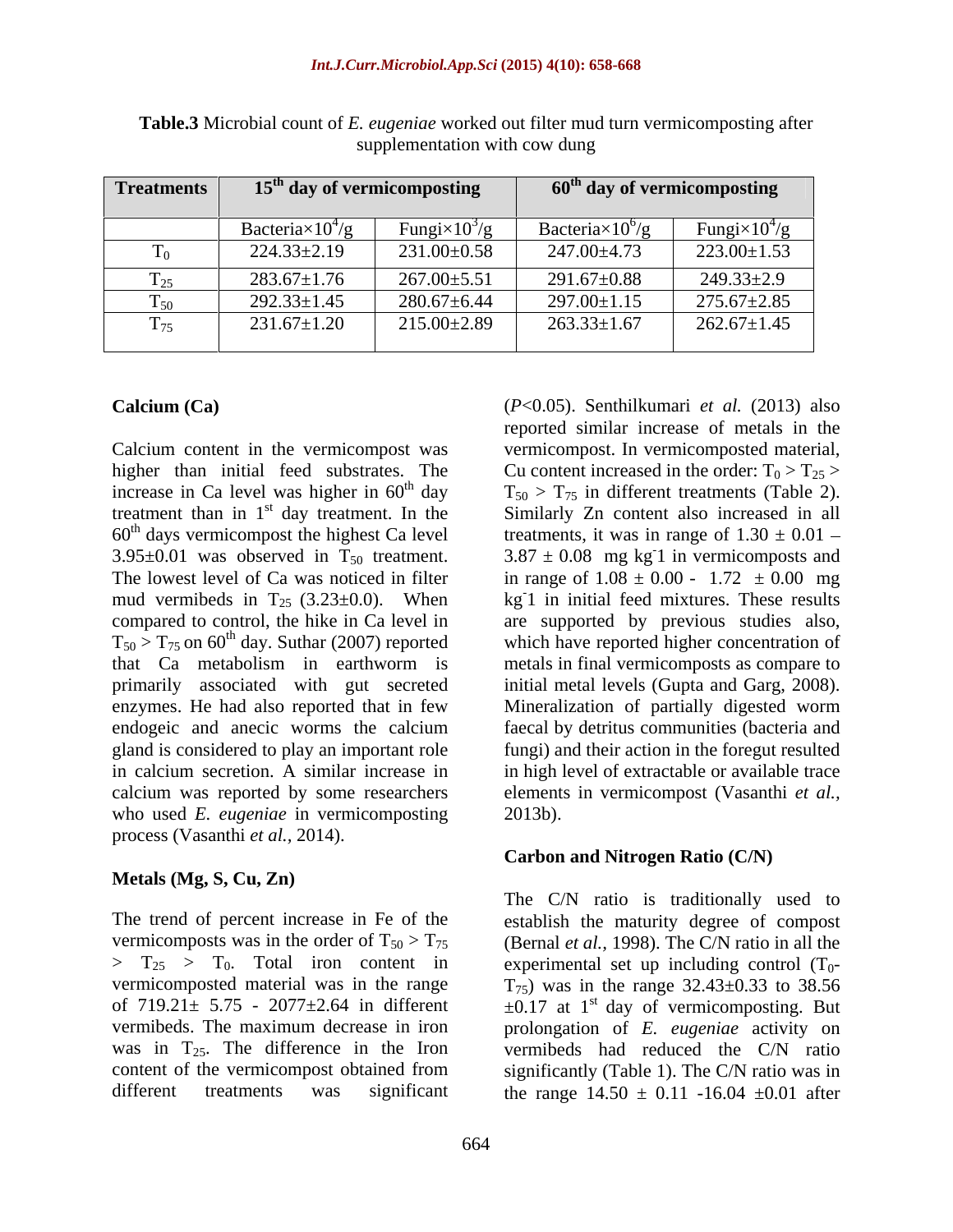$60<sup>th</sup>$  of day vermicomposting. The decrease in C/N ratio was high in filter mud with cow dung (T<sub>25</sub>), whereas in other treatments,<br>(T<sub>50</sub> and -T<sub>75</sub>), the C/N ratio on 60<sup>th</sup> day was  $(T_{50}$  and  $-T_{75})$ , the C/N ratio on 60<sup>th</sup> day was An increased number of bacteria and fungi

The microbial count observed in the  $15<sup>th</sup>$  and  $60<sup>th</sup>$  day of vermicomposting is given in the Although the earthworms enhance soil table 3. In the microbial count observed during 15<sup>th</sup> day of vermicomposting, values were  $(T_{25})$  283.67±1.76× 10<sup>4</sup>CFU/g,<br>(T<sub>75</sub>) 231.67±1.20×10<sup>4</sup>CFU/g, when compared to control  $(T_0)$  224.33 $\pm$ 2.19 and heterotrophic bacterial population were  $\times 10^4$ CFU/g. The maximum fungal count values are  $(T_{25})$  267.00±5.51×10<sup>3</sup>CFU/g,<br> $(T_{75})$  215.00±2.89×10<sup>3</sup>CFU/g when compared to control  $(T_0)$  231.00 $\pm$ 0.58  $\times 10^{3}$ CFU/g. The bacterial and fungal counts<br>were to be increasing from 15<sup>th</sup> day to 60<sup>th</sup> values are  $(T_{50})$  297.00±1.15×10<sup>6</sup>CFU/g, (2011) clearly showed th<br>  $(T_{75})$  263.33±1.67×10<sup>6</sup>CFU/g, when functional microbial  $275.67 \pm 2.85 \times 10^4$ CFU/g and the minimum

of day vermicomposting. The decrease  $249.33 \pm 2.9 \times 10^4$ CFU/g. when compared to control (T<sub>0</sub>) 223.00 $\pm$ 1.5310<sup>4</sup>CFU/g.

reduced when compared to  $T_0$ . The C/N in the treatments compared to the control ratio is a factor related to the decomposition were observed (Table 3). Thus *E.eugeniae*  of the waste material and, even if it is contributed to the increase of the microbes recognized as a factor related negatively of the organic matter. Similar increases were with the growth of earthworms and also observed in other vermicomposts reproduction activities. In the present study, (Karmegam and Daniel, 2009; Prakash *et*  the observed decreasing trend in C/N ratio *al.,* 2009). This observation parallels that of during vermicomposting is in good Parthasarathi (2007) who reported increased agreement with other authors (Vasanthi *et*  microbial population, microbial activity and *al.,* 2013c) N, P and K content in the vermicompost at **Microbial Population in vermicompost** 31°C and 60–70% moisture during  $31^{\circ}$ C and  $60-70%$  moisture during vermicomposting of sugar industrial wastes.

th day of vermicomposting, environment favorable for microbes (Syers maximum bacterial count was noticed in *et al.,* 1979) the fate of microorganisms sample  $(T_{50})$ . The bacterial Population was during the casting analysis proved the 292.33±1.45×104CFU/g. The observed removal of *Salmonella sp., Shigella sp.,* and  ${}^{4}$ CFU/g, faecal coliform, in 35 days. However, the  $(T_{75})$  231.67±1.20×10<sup>4</sup>CFU/g, when *Pseudomonas sp.*, cellulolytic *Bacillus sp.*, was recorded in the sample  $(T_{50})$  period, indicating the selective nature of  $280.67\pm6.44\times10^{3}$ CFU/g. The observed earthworms in the removal of  $(T_{75})$  215.00 $\pm$ 2.89×10<sup>3</sup>CFU/g when findings of the researchers proving that were to be increasing from  $15<sup>th</sup>$  day to  $60<sup>th</sup>$  them selectively (Edwards and Bohlen, day filter mud compost. In the present study 1996); (Bohlen and Edwards, 1995). The the observation of bacterial and fungal count total CFU/g was higher in the final was found to be increased in  $60<sup>th</sup>$  day of vermicompost and in the compost than in vermicomposting, In the sample  $(T_{25})$  the initial vermibed mixtures. The study  $291.67 \pm 0.88$  × $10^{6}$ CFU/g. The observed conducted by Raphael and Velmourougane  ${}^{6}$ CFU/g, (2011) clearly showed that the general and  $(T_{75})$  263.33 $\pm$ 1.67 $\times$ 10<sup>6</sup>CFU/g, when functional microbial groups in  ${}^{6}$ CFU/g, when functional microbial groups in compared to control  $(T_0)$  vermicompost of coffee pulp using the  $247.00\pm4.73\times10^{6}$ CFU/g. The maximum exotic worms (*E. eugeniae*). Similar fungal count was observed in treatment  $(T_{50})$  increases in microbial population were  ${}^{4}$ CFU/g and the minimum reported in other vermicomposting systems fungal count was noticed in  $(T_{25})$  also (Prakash and Karmegam, 2010). microbial activity by improving *Pseudomonas sp.*, cellulolytic *Bacillus sp*., and heterotrophic bacterial population were increased at the end of vermicomposting earthworms in the removal of microorganisms. This corroborates with the earthworms include microorganisms in their substrates as a food source and can digest functional microbial groups in exotic worms (*E. eugeniae*). Similar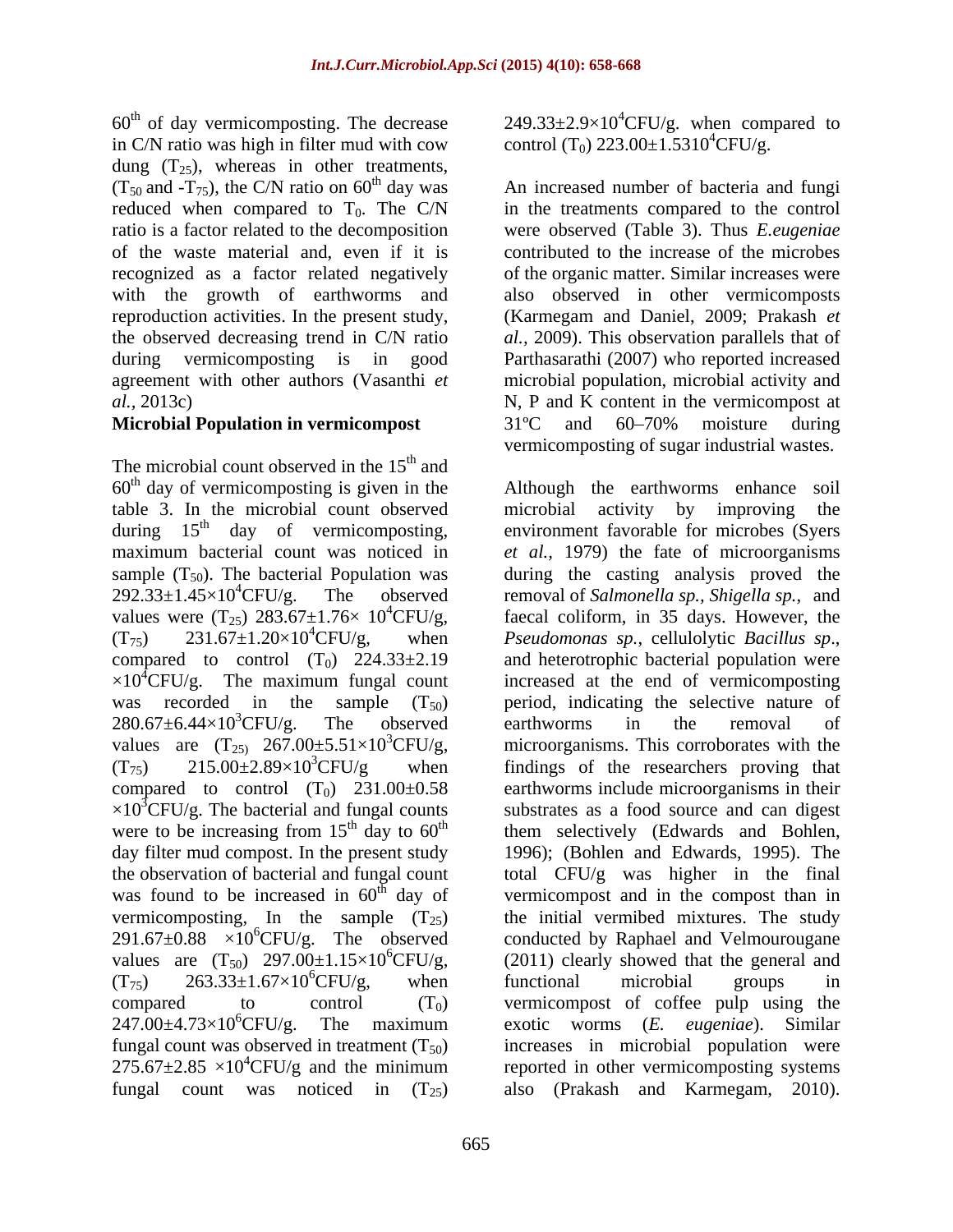Similar type of result was also obtained in Baron, E.J., Peterson, L.R., Finegold, S.M. our present study. The results indicated that the organic substrates used in the present study could initiate the proliferation of the diagnostic microbiology, 9th edn. microorganisms and the earthworm species used in the present study also acted as an 168–193. organic nutrient for the rapid microbial Bernal, M.P., Paredes, C., Sandhez, M.A., colonization whereby increases the Cegrra, J. 1998. Maturity and stability microbial activity. The statistical analysis of "t" test of microbial count of all treatments shows significance at 5% level ( $p \le 0.05$ ). Technol., 63: 91–99.

In conclusion, the present investigation Vermiculture biotechnology. In: clearly suggests that the incorporation of Cow dung with filter mud convert this health and crop production. Peekay tree huge waste into highly valuable crops development foundation, Cochin. vermicompost. Due to excellent level of Pp. 69–85. nutrient release into the filter mud by the Bohlen, P.J., Edwards, C.A. 1995. action of *E. eugeniae*, the vermicompost becomes a good plant growth promoter. The results suggest that the filter mud supplementation with cow dung 50% wastes Biol. Biochem., 27: 341–348. promotes the activity of the earthworm and produce highly nutritive vermicompost. The bacterial and fungal counts were found to be maximum in  $T_{50}$  vermibed. The study recommends that filtermud mixed with cow Agron. Pp. 575–624. dung1:1 ratio is suitable mix for making Edwards, C.A., Bohlen, P.J. 1996. Biology vermicompost rich in nutrients and and ecology of earthworms, 3rd edn, microorganisms which can be used as

Women, Courtallam, Tirunelveli,

Bansal, S., Kapoor, K.K. 2000.

- 1994. Methods for testing antimicrobial effectiveness. In: Bailey and Scott's diagnostic microbiology, 9th edn. Mosby-Year Book, Inc., St. Louis. Pp. 168–193.
- parameters of compostes prepared with a wide range of organic wastes. *Biores. Technol.,* 63: 91–99.
- Bhawalkar, U.S., Bhawalkar, V.U. 1992. Vermiculture biotechnology. In: Thampan, P.K. (Ed.), Organics in soil  $Pp. 69 - 85.$
- Bohlen, P.J., Edwards, C.A. 1995. Earthworm effects on N dynamics and soil respiration in microcosms receiving organic and inorganic nutrients. *Soil Biol. Biochem., 27: 341-348.*
- Bremner, J.M., Mulvaney, R.G. 1982. Nitrogen total. In: Madison, Wisconsin, A.L., Miller, R.H., Keeney, D.R. (Eds), Methods of soil analysis. *Am. Sco.* Agron. Pp. 575–624.
- Chapman and Hill, London, New York,
- suitable organic soil amendment. Esaivani, C., Esakiammal, B., Vasanthi, K., **Acknowledgement**  Vermiconversion of leaf wastes (*Ficus*  Authors are thankful to Management, employing *Eudrilus eugeniae Eudrilus* Principal, Sri Parasakthi College for *eugeniae. Int. J. Adv. Res.,* 3(8): 798 Nithya, R., Chairman, K. 2015. *benghalensis* and *Ficus racemosa*) by 806.
- Tamilnadu, for providing lab facilities. Goh, K.M., Haynes, R.J. 1977. Evaluation **Reference** production of container grown plants. of potting media for commercial nursery New Zealand *J. Agricult. Res.,* 20: 363 370.
	- Vermicomposting of crop residues and Gupta, R., Garg, V.K. 2008. Stabilization of cattle dung with *Eisenia foetida. Bioresour. Technol.,* 73: 95 98. vermicomposting. *J. Hazard. Mater.,* primary sewage sludge during 153: 1023–1030.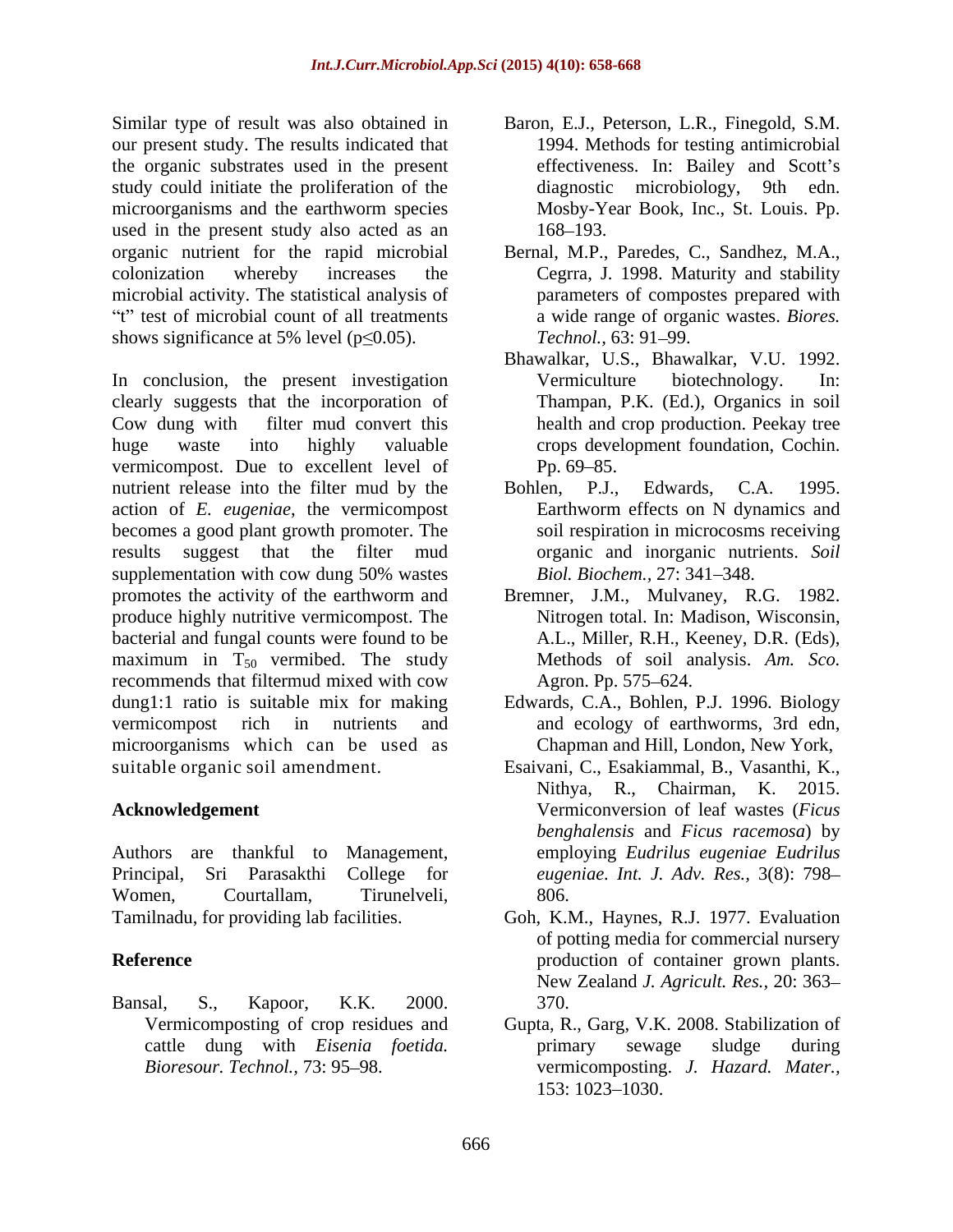- Hait, S., Tare, V. 2011. Optimizing status. *Indian J. Appl. Microbiol.,* 10: vermistabilzation of waste activated
- Kale, R.D. 1998. Earthworms: nature's gift for utilization of organic wastes. In: Technol., 101:8464–8468. ecology, 2nd edn. CRC Press. Pp. 355
- of different types of organic substrates.
- Nelson, D.W., Sommers, L.E. 1982. Total matter. In. Page, A.L., Miller, R.H.,
- Nithya, R., Esaivani, C., Vasanthi, K., 101.<br>
Bharathi, R., Senthilkumari Suthar, S. 2007. Influence of different food Muthusamy, K. 2015. Bioremediation *J. Curr. Res.,* 7(09): 19936–19941. *Environ. Res., 5:* 79–92.
- vermicompost. *Iran. J. Environ. Health*
- Parthasarathi, K., Ranganathan, L.S. 2000. *eugeniae* (Kinberg). *Biol. Fertil. Soils,*
- Prakash, M., Jayakumar, M., Karmegam, N. 2009. Vermistabilization of paper mill

 $20 - 25.$ 

- sludge using Vermicompost as bulking Prakash, M., Karmegam, N. 2010. material. *Waste Manag.*, 31: 502–511. Vermistabilization of pressmud using Prakash, M., Karmegam, N. 2010. *Perionyx ceylanensis* Mich. *Bioresource Technol.,* 101: 8464–8468.
- Edwards, C.A. (Ed.), Earthworm Raphael, K., Velmourougane, K. 2011. 373. during vermicomposting of coffee pulp Karmegam, N., Daniel, T. 2009. using exotic (*Eudrilus eugeniae*) and Investigating efficiency of *Lampito*  native earthworm *(Perionyx ceylanesis*) *mauritii* (Kinberg) and *Perionyx* species. *Biodegradation*, 22: 497–507. Chemical and microbiological changes
	- *ceylanensis* Mich. for vermicomposting Sangwan, P., Kaushik, C.P., Garg, V.K. *Environmentalist*, 29: 287–300. Sludge for recycling the nutrients. 2008. Vermiconversion of industrial *Bioresour. Technol., 99: 8699-8704.*
	- carbon and organic carbon and organic Senthilkumari, M., Vasanthi, K., Saradha, Keeney, D.R. (Eds.), Method of Soil Vermiconversion of different leaf Analysis. American Society of wastes by using *Eudrilus Eugeniae* Agronomy, Madison. Pp. 539 579. (Kinberg). *Int. J. Adv. Res.,* I(3): 96 T., Bharathi, R. 2013. Studies on the
	- of invasive weed *parthenium* performance of composting epigeics: *hysterophorus* using vermicomposting *Eudrilus eugeniae, Perionyx excavatus* employing exotic earthworm species. *I*. and *Perionyx sansibaricus. Appl. Ecol.* 101. Suthar, S. 2007. Influence of different food sources on growth and reproduction and *Perionyx sansibaricus*. *Appl. Ecol. Environ. Res., 5: 79–92.*
- Parthasarathi, K. 2007. Influence of Syers, J.K., Sharpley, A.N., Keeney, D.R moisture on the activity of *Perionyx*  1979. Cycling of nitrogen by surface *excavatus* (Perrier) and microbial casting earthworms in a pasture nutrient dynamics of pressmud ecosystem. *Soil Biol. Biochem.,* 11: 181–185.
	- *Sci. Engg.,* 4(3): 147 156. Thopate, A.M., Hapase, P.R., Jadhau, S.B. Aging effect on enzyme activities in source for vermicompost production. pressmud vermicasts of *Lampito*  Seminar on Recycling of Biomass and *mauritii* (Kinberg) and *Eudrilus*  Industrial By-products of sugar, TNAU. 1997. Sugarcane products An important Cuddalore. India. Pp. 49–53.
	- 30: 347 350. Trivedi, R.K., Goel, P.K. 1986. Chemical and biological methods for water pollution.
	- sludge using the earthworm Vasanthi, K., Chairman, K., Michael, J.S., *Perionyx ceylanensis*: influence on Kalirajan, A., Ranjit Singh, A.J.A. physicochemical and microbiological 2011. Enhancing bioconversion efficiency of the earthworm *Eudrilus*